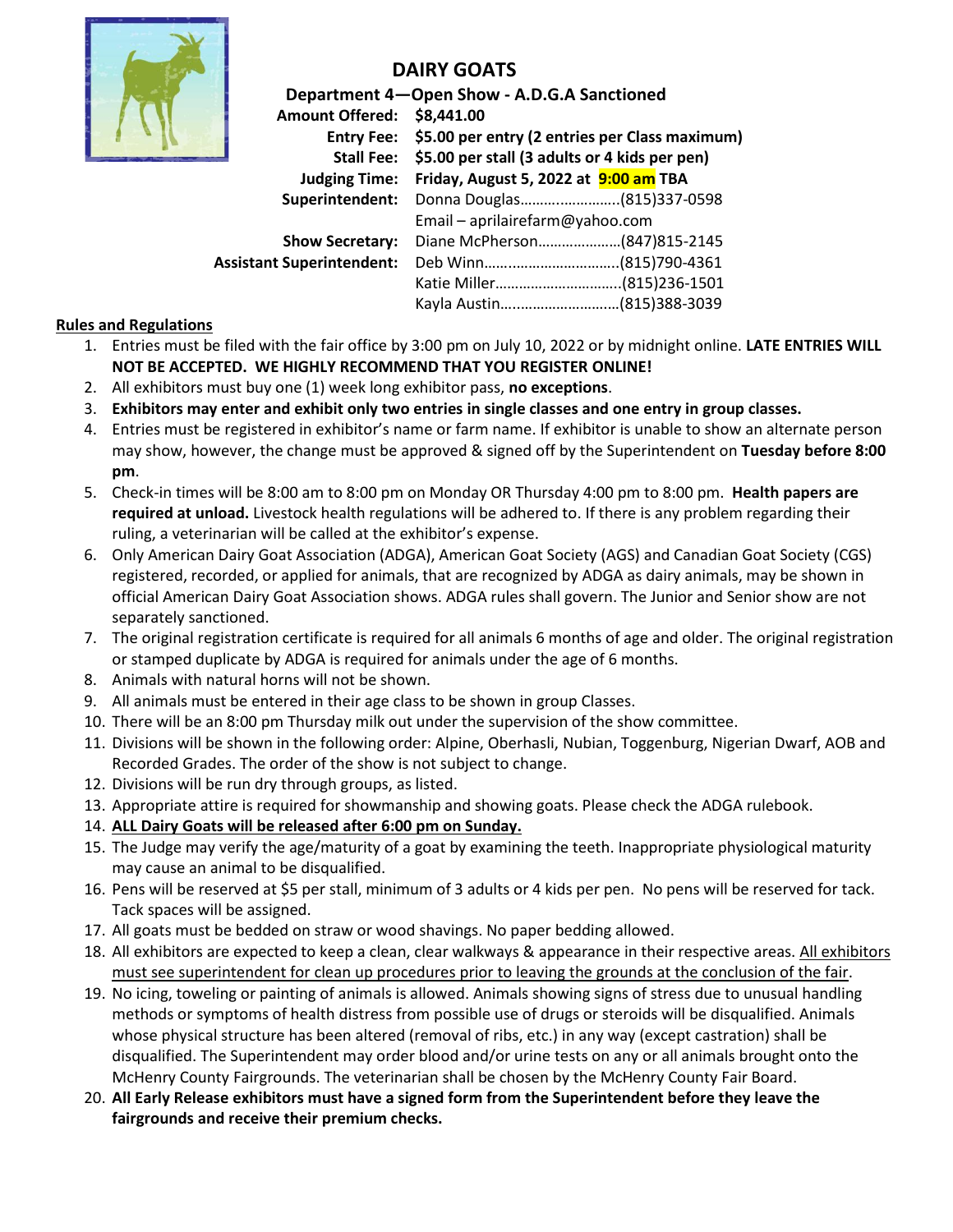- 21. **To be in the Champion Challenge (Class 9):** Proof of champion can be either the prefix CH, GCH, or SGCH as affixed by ADGA on the animals' registration/recordation certificate OR presentation of the notification letter issued by ADGA in conjunction with the original registration/recordation certification. The letter is valid for use until December 31 of the year issued, after which the certification of registration/recordation must be officially updated (if using for show purpose).
- 22. **While exhibiting on the McHenry County Fairgrounds, owners of animals in need of additional nutritional supplements or medical attention must let the superintendent know immediately AND have the Fair Veterinarian fill out and sign off on the Veterinarian Treatment Form. Any forced substances used on breed or market animals while on fairground property, must be approved by the Fair Veterinarian. NO EXCEPTIONS!**

#### **Premiums**

**Individual Classes -** First-\$24; Second-\$20; Third-\$16; Fourth-\$14; Fifth-\$12; Sixth-\$10 **Group Classes -** First-\$20; Second-\$16; Third-\$12; Fourth-\$10; Fifth-\$8 **Champion Challenge** - First-\$25; Second-\$20; Third-\$15

#### **Awards**

Breed Junior Champion Doe - Rosette Breed Reserve Champion Doe – Rosette Breed Champion Doe – Rosette Breed Reserve Champion Doe – Rosette Grand Champion Doe – Over all Breeds – Banner and \$75 Reserve Grand Champion Doe – Over all Breeds – Banner and \$50

#### **Showmanship**

| Ages 7 and Under: Rosette | Ages 15 to 20: Rosette    |
|---------------------------|---------------------------|
| Ages 8 to 14: Rosette     | Ages 21 and Over: Rosette |

### **Class Definitions**

#### **Single Classes**

Junior Kid– born on or after April 1 – July 1 of exhibit year Intermediate Kid-born March 1 to March 31 of exhibit year Senior Kid– born January 1 to February 29 of exhibit year Dry Yearling– born 1/1-12/31 of the year preceding exhibit year Milking Yearling – born 1/1-12/31 of the year preceding exhibit year Milker 2 Years – born  $1/1 - 12/31$  of the second year preceding exhibit year Milker 3 Years – born 1/1-12/31 of the third year preceding exhibit year Milker 4 Years – born  $1/1 - 12/31$  of the fourth year preceding exhibit year Milker 5 Years and Older– born prior to the fourth year preceding exhibit year

#### **Group Classes**

Get of Sire– three (3) does, the offspring of one sire and owned by the same exhibitor Dam and Daughter– any age and owned by the same exhibitor Produce of Dam– two (2) animals of any age from the same dam and owned by the same exhibitor Exhibitor Herd-four (4) does at least 2 in milk, any age and owned by same exhibitor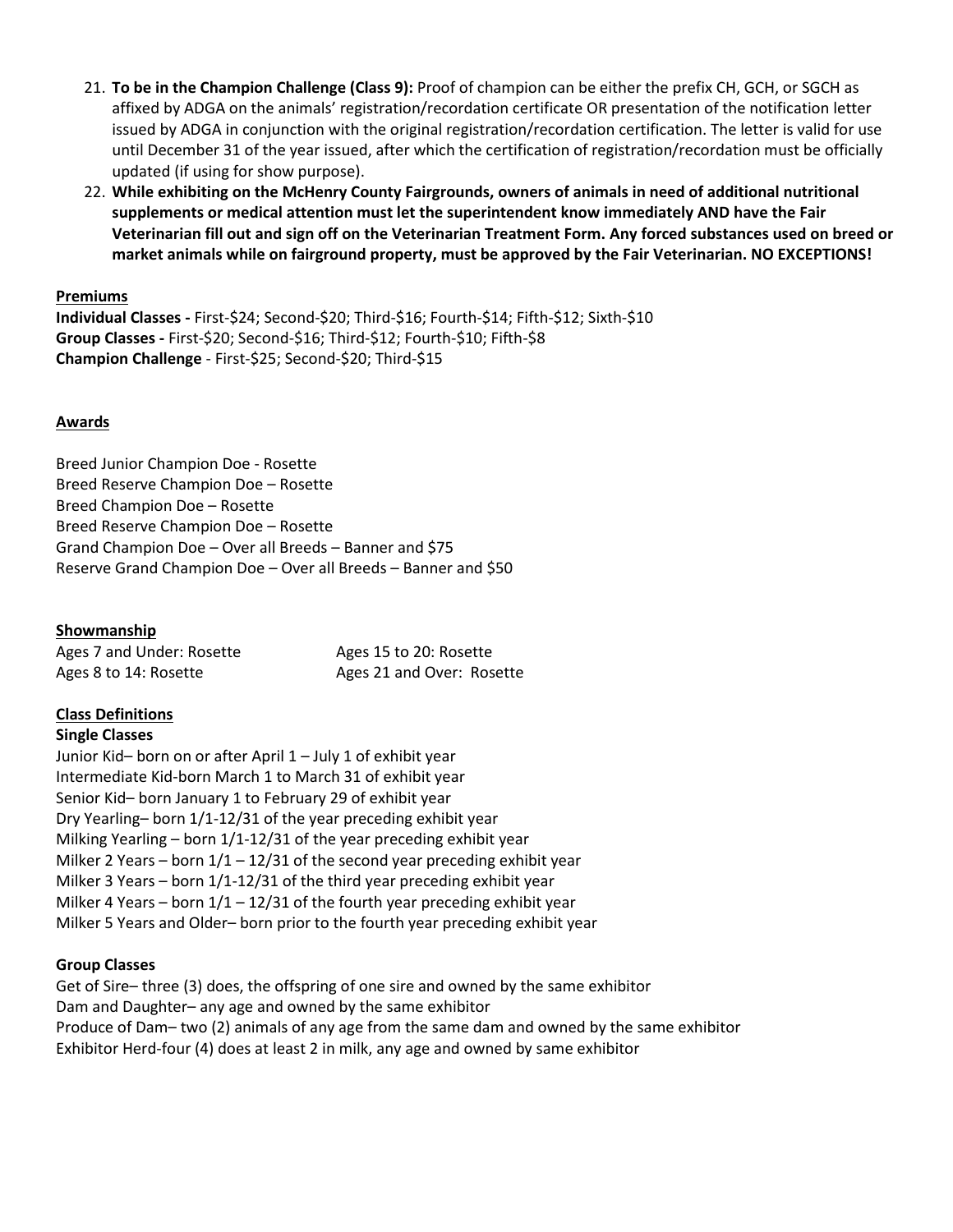| <b>Division</b>             | <b>Class</b>                        |  |  |  |  |
|-----------------------------|-------------------------------------|--|--|--|--|
| <b>DAIRY GOATS</b>          |                                     |  |  |  |  |
| A Alpine                    | 1 Junior kid                        |  |  |  |  |
| <b>B</b> Oberhasli          | 2 Intermediate Kid                  |  |  |  |  |
| <b>C</b> Nubian             | <b>3</b> Senior kid                 |  |  |  |  |
| <b>D</b> Toggenburg         | 4 Dry yearling                      |  |  |  |  |
| <b>E</b> Nigerian Dwarf     | <b>5 Milker yearling</b>            |  |  |  |  |
| F All Other Purebreds (AOP) | 6 Milker 2 years                    |  |  |  |  |
| (Saanen, Sables, LaMancha)  | 7 Milker 3 years                    |  |  |  |  |
| <b>G</b> Recorded Grades    | 8 Milker 4 years                    |  |  |  |  |
|                             | 9 Milker 5 years and older          |  |  |  |  |
|                             | 10 Champion challenge (see rule 21) |  |  |  |  |
| <b>GROUP CLASS</b>          |                                     |  |  |  |  |
| A Alpine                    | 11 Get of sire                      |  |  |  |  |
| <b>B</b> Oberhasli          | 12 Dam and daughter                 |  |  |  |  |
| <b>C</b> Nubian             | 13 Produce of dam                   |  |  |  |  |
| <b>D</b> Toggenburg         | 14 Exhibitor herd                   |  |  |  |  |
| <b>E</b> Nigerian Dwarf     |                                     |  |  |  |  |
| F All Other Purebreds (AOP) |                                     |  |  |  |  |
| (Saanen, Sables, LaMancha)  |                                     |  |  |  |  |
| <b>G</b> Recorded Grades    |                                     |  |  |  |  |